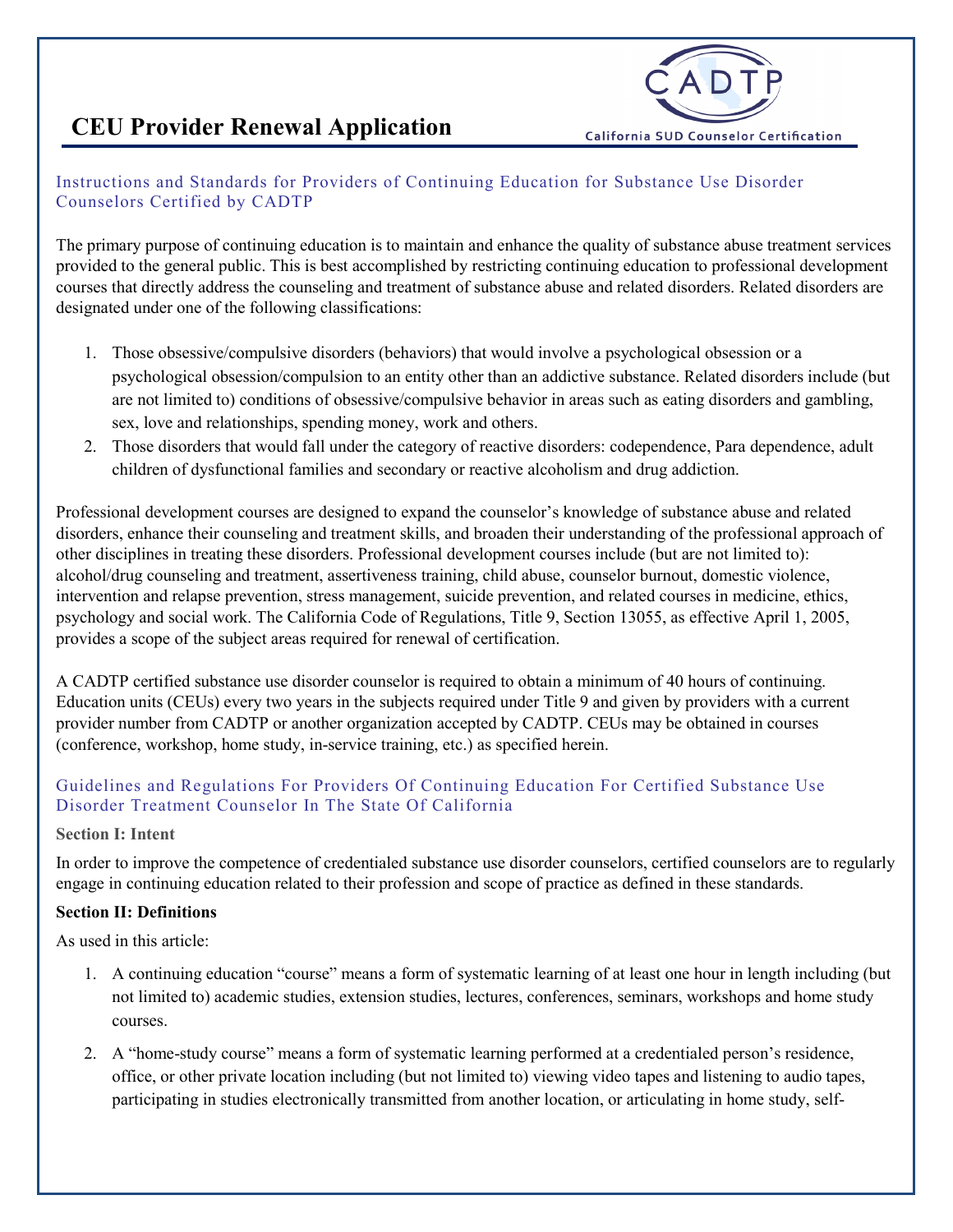assessment testing (open-book tests completed by the member, submitted to the provider, graded and returned to the member with correct answers).

3. A continuing education "provider" means an accredited or approved educational institution or association, hospital or health facility, government agency, individual, or other organization that offers continuing education courses and meets the requirements contained in this article.

### **Section III: Administrative Requirements and Fees**

CADTP shall fund the administration of this section through provider fees to be deposited in the CADTP General Fund.

#### **Section IV: Sources for Continuing Education Hours**

Continuing education shall be obtained from one of the following sources:

- 1. An approved CADTP program in an accredited institution of higher learning or an appropriate state.
- 2. Professional alcohol and other drug abuse associations and institutions, health care facilities, professional health care associations, a continuing educational component of an accredited institutions of higher learning, appropriate government agencies, private individuals, institutions, and employers approved by CADTP (or a CADTPapproved organization) and awarded a valid provider number.

#### **Section VI: Continuing Education Course Content**

- 1. A provider shall ensure that the content of a course shall be relevant to the subject areas provided in the California Code of Regulations, Title 9, & Section 13055, as effective April 1, 2005.
- 2. The provider shall ensure that a course has specific objectives that are measurable.

#### **Section VII: Continuing Education Course Credit**

- 1. Home study courses, conferences, seminars, and workshops for continuing education hours must be CADTP approved and have a CADTP provider number – or be approved through another organization accepted by CADTP.
- 2. An hour of instruction is equal to one 60-minute hour of continuing education credit. (60 minutes  $= 1$  hour  $= 1$ ) CEU)

#### **Section VIII: Instructor Qualifications**

A provider shall ensure that an instructor teaching a course has a demonstrated ability to teach the subject matter and meets minimum qualifications:

- 1. At a minimum, must be certified under the Title 9 regulations previously noted in these standards, or
- 2. A licensed professional as described in the Title 9 regulations noted, or
- 3. Is a trained specialist in the subject matter (e.g. communicable diseases, sexual harassment, etc.) of the course.

#### **Section IX: Course Evaluation**

Seminars, workshops, home study courses etc. require evaluation by the participant. The course evaluation form (filled out by participants) should measure the following:

- 1. Relevance and usability of the subject matter presented
- 2. Extent to which stated objectives were met
- 3. Instructor's proficiency in and presentation of the subject

#### **Section X: Records Of Course Completion**

Upon completion of a course, a provider shall issue a record of the completion to each participant (e.g., letter of verification of attendance, certificate or transcript) containing the following:

1. Name of credentialed person and his/her credential number or other identification number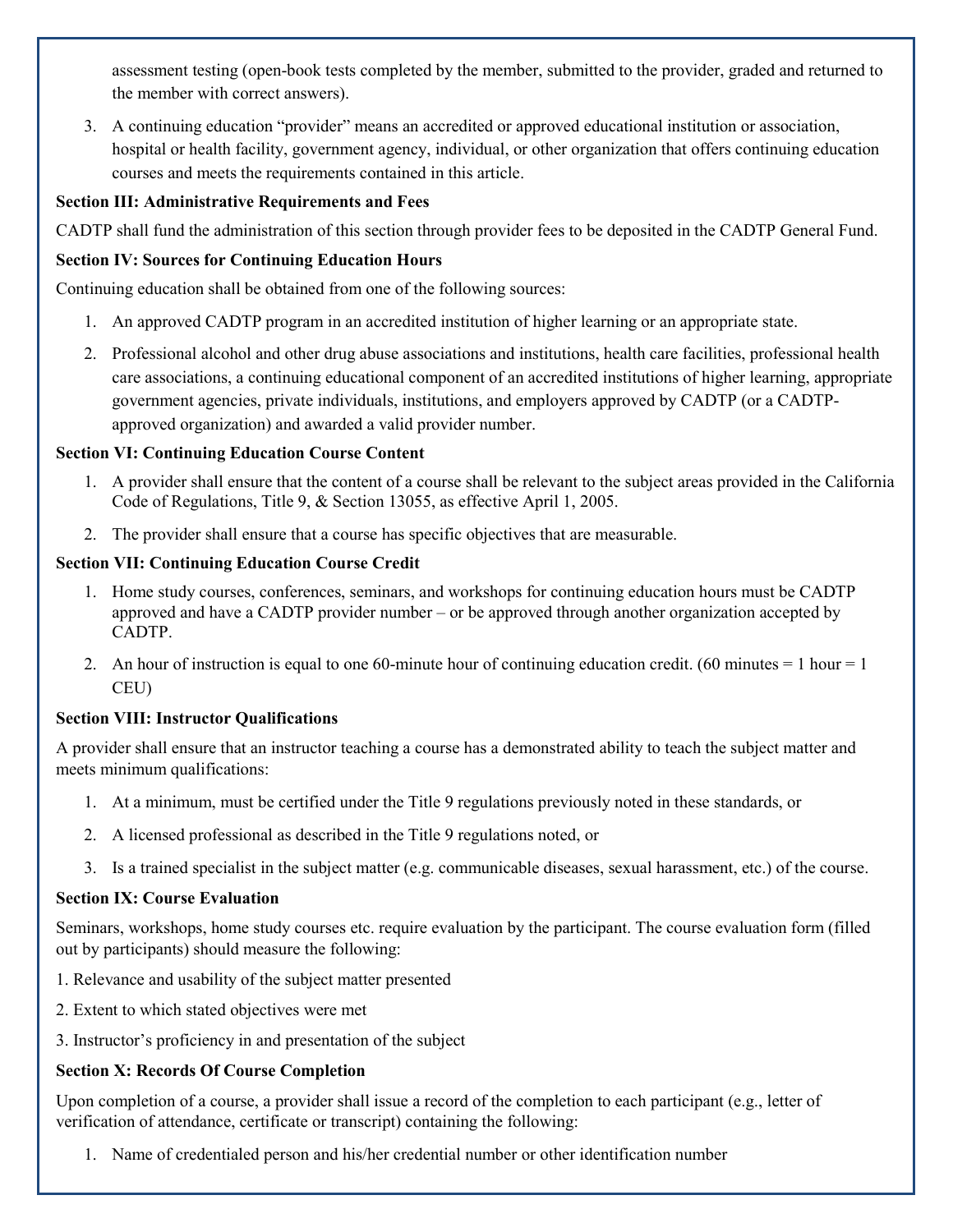- 2. Course title
- 3. Provider name and address
- 4. Date and location of course
- 5. CADTP provider number and number of CEUs awarded
- 6. Signature of course instructor, provider or provider designee

#### **Section XI: Maintenance Of Course Records**

- 1. A provider shall maintain records related to continuing education courses for a period of at least four (4) years. Records shall include:
	- Syllabi, outline and objective testing for all courses
	- o The time and location of all courses
	- o Course advertisements
	- o Course instructors' vitaes or resumes
	- o Course rosters and sign-in sheets with the names and credential numbers of those in attendance
	- o Records of course completion issued to credentialed persons who attended the program
	- o Course evaluations
- 2. CADTP may audit the course records of a provider to ensure compliance with the continuing education requirements detailed herein.

#### **Section XII: Course Advertisement**

Dissemination of information by approved providers advertising continuing education shall be true, accurate and in no manner misleading, and shall include the following:

- 1. Identification information: statement that provider is approved by CADTP, the CADTP provider number and the number of CEUs awarded
- 2. Provider's legal business name (on file) with CADTP
- 3. A clear and concise description of the course content and objectives
- 4. Provider's policy on refunds in cases of non-attendance by registrant (if there is a charge)

#### **Section XIII: Change In Status**

Providers must notify CADTP in writing or by email within sixty (60) days of any changes in their organizational structure and/or the person(s) responsible for their continuing education course(s), including address and name changes.

#### **Section XIV: Site Visit**

A CADTP representative may make periodic site visits to approved providers, at a mutually acceptable date and time, to audit the provider's records, courses and other related materials to monitor compliance to these regulations. In addition, programs (conferences/seminars/workshops) may be audited from time to time without notice.

#### **Section XV: Revocation or Denial Of Provider Status**

- 1. The CADTP Certification Board may revoke or deny "approved provider status" of a continuing education provider for reasonable cause.
- 2. After a thorough case review, should the CADTP Certification Board decide to revoke or deny the "approved provider status" of a continuing education provider, it shall give the provider a written status report setting forth its reasons for the revocation or denial.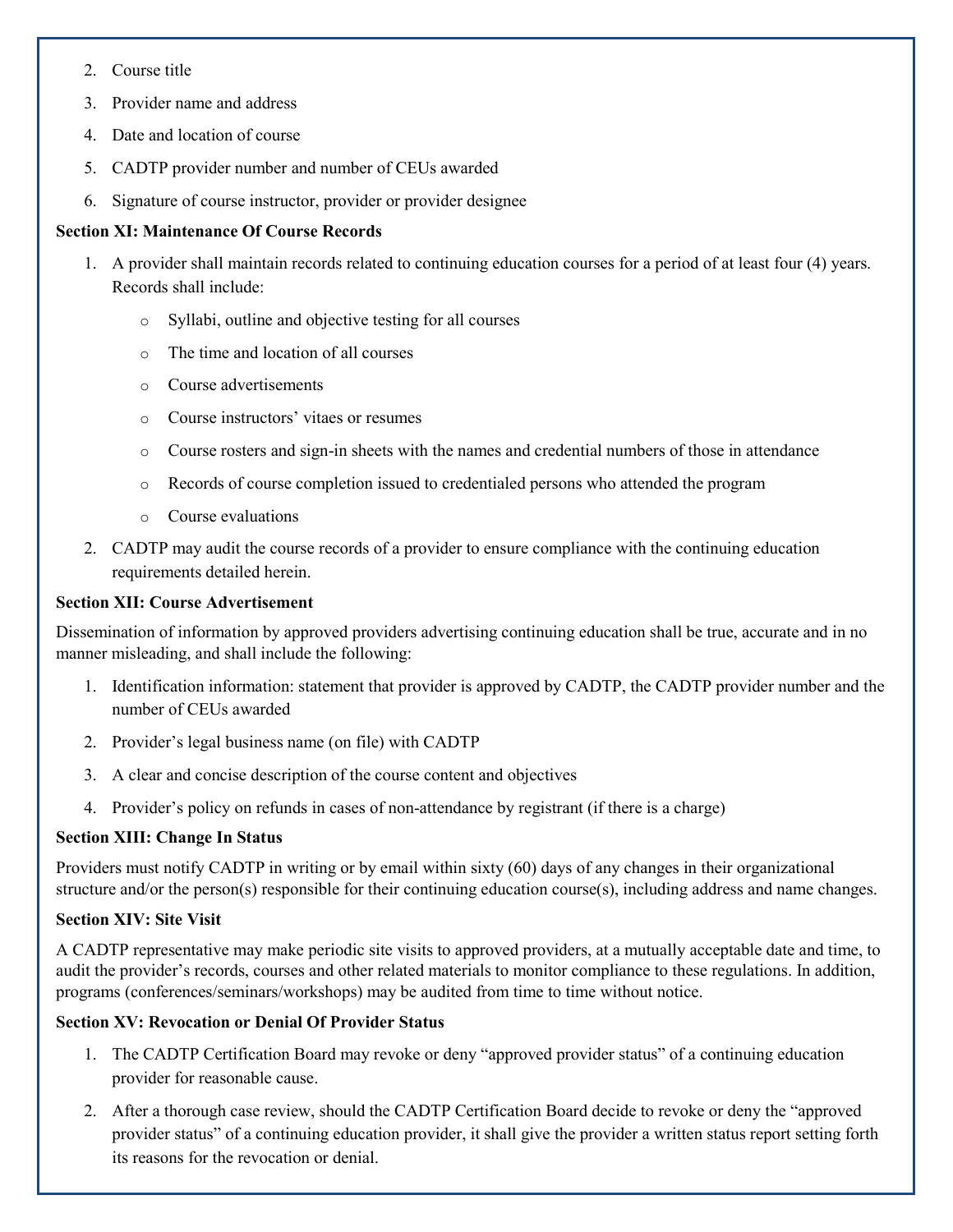#### **Section XVI: Hold Harmless**

It is expressly agreed and understood that the provider is independent of the California Association of DUI Treatment Programs ("CADTP). The provider shall hold CADTP harmless, and fully indemnify CADTP, from all suits, claims, or legal actions of any kind, and for any damages and/or injuries, that may arise due to the acts, omissions, and/or misconduct on the part of the provider and its employees and/or agents. This duty to indemnify includes the duty by provider to provide CADTP, at the sole expense of provider, with a legal defense. in addition, provider shall hold CADTP harmless, and fully indemnify CADTP, respecting any and all claims which may be brought under the Worker's Compensation Laws by any present and past employees of provider. For purposes of this provision, all references to CADTP shall include and not be limited to all present and past board members of CADTP.

#### **Section XVII: Effective Date**

These standards are effective as of August 1, 2005.

#### Fee Schedule

**Professional Development Categories:**

 $Conf$ erences/Workshops/In-Service =  $(C)$ 

Home Study Courses  $=$  (H)

#### **Use Period:**

The use period of provider numbers for each category is 3 years. Courses may be offered an unlimited number of times over the life of the provider number. The fee is not subject based, i.e., there is no additional charge for more than one subject or topic.

|                                         | <b>Member Price</b> * | <b>Non-Member Price</b> |
|-----------------------------------------|-----------------------|-------------------------|
| Conference / Workshop / In-Service (C): | \$150.00              | \$250.00                |
| Home Study (H):                         | \$150.00              | \$250.00                |

**\* NOTE:** CADTP Organizational Member in good standing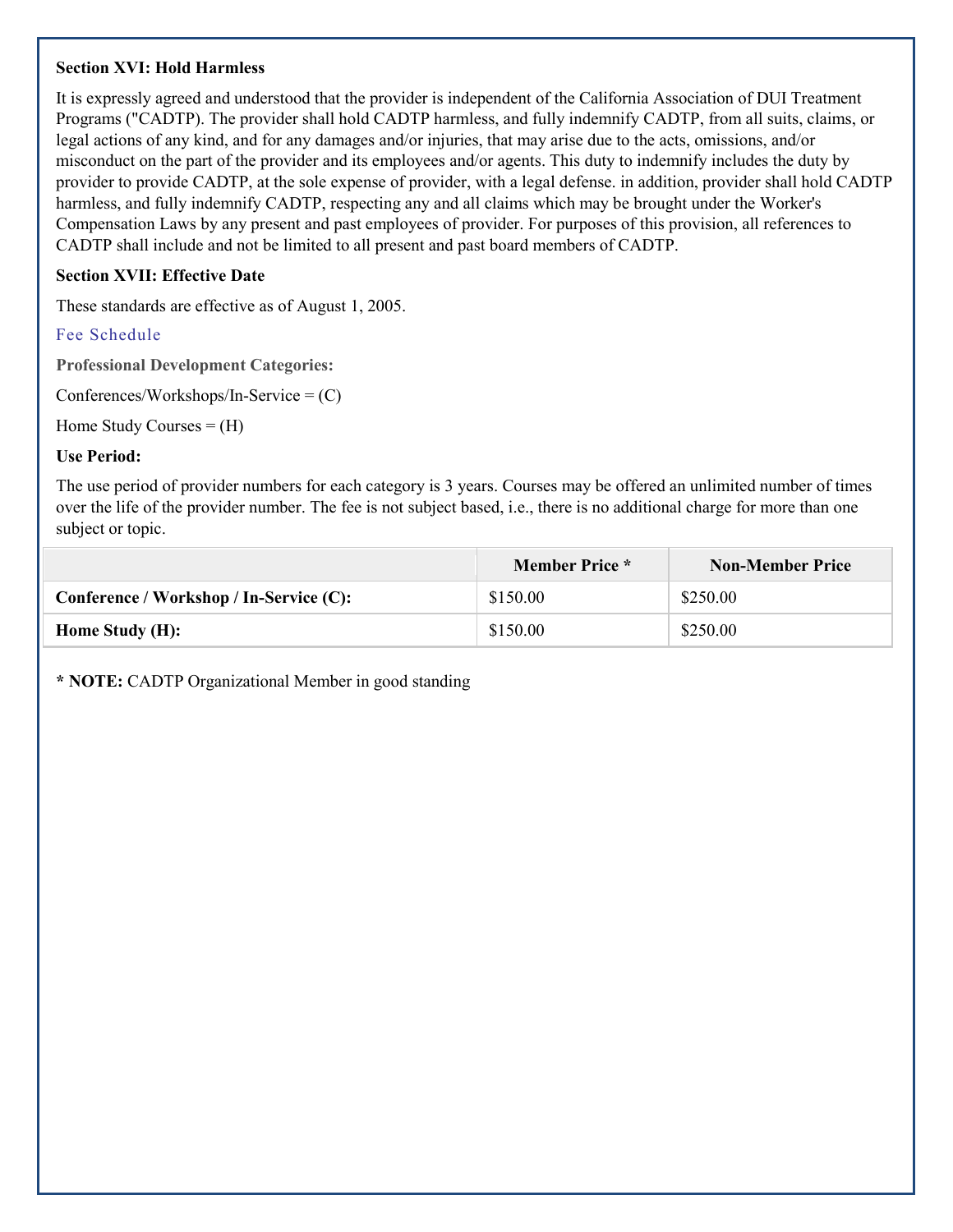



| <b>Institution/Provider Name</b>                                                                                                                                                                                                                          |            |                                                                                                                                                                                                                                                                                                                                                                                                                                                                  |        |                        |      |                                                                                                                                                                                                                                                                                                                                                                                                                          |
|-----------------------------------------------------------------------------------------------------------------------------------------------------------------------------------------------------------------------------------------------------------|------------|------------------------------------------------------------------------------------------------------------------------------------------------------------------------------------------------------------------------------------------------------------------------------------------------------------------------------------------------------------------------------------------------------------------------------------------------------------------|--------|------------------------|------|--------------------------------------------------------------------------------------------------------------------------------------------------------------------------------------------------------------------------------------------------------------------------------------------------------------------------------------------------------------------------------------------------------------------------|
| Address                                                                                                                                                                                                                                                   | City       |                                                                                                                                                                                                                                                                                                                                                                                                                                                                  | State  | Zip                    |      |                                                                                                                                                                                                                                                                                                                                                                                                                          |
|                                                                                                                                                                                                                                                           |            |                                                                                                                                                                                                                                                                                                                                                                                                                                                                  |        |                        |      |                                                                                                                                                                                                                                                                                                                                                                                                                          |
| <b>Business Telephone</b>                                                                                                                                                                                                                                 | Fax Number |                                                                                                                                                                                                                                                                                                                                                                                                                                                                  | E-Mail |                        |      |                                                                                                                                                                                                                                                                                                                                                                                                                          |
| Website if applicable                                                                                                                                                                                                                                     |            |                                                                                                                                                                                                                                                                                                                                                                                                                                                                  |        |                        |      |                                                                                                                                                                                                                                                                                                                                                                                                                          |
| <b>Street Address of Records Storage:</b>                                                                                                                                                                                                                 |            | City                                                                                                                                                                                                                                                                                                                                                                                                                                                             |        | <b>State</b>           | Zip  |                                                                                                                                                                                                                                                                                                                                                                                                                          |
| Name of Records Keeper                                                                                                                                                                                                                                    |            | Telephone Number                                                                                                                                                                                                                                                                                                                                                                                                                                                 |        | E-Mail                 |      |                                                                                                                                                                                                                                                                                                                                                                                                                          |
| Application submitted by: Name                                                                                                                                                                                                                            |            | Title                                                                                                                                                                                                                                                                                                                                                                                                                                                            |        |                        | Date |                                                                                                                                                                                                                                                                                                                                                                                                                          |
|                                                                                                                                                                                                                                                           |            |                                                                                                                                                                                                                                                                                                                                                                                                                                                                  |        |                        |      |                                                                                                                                                                                                                                                                                                                                                                                                                          |
|                                                                                                                                                                                                                                                           |            |                                                                                                                                                                                                                                                                                                                                                                                                                                                                  |        |                        |      |                                                                                                                                                                                                                                                                                                                                                                                                                          |
| Partnership                                                                                                                                                                                                                                               |            | <b>The provider is a/an (check all that apply):</b> Government Agency $\Box$ Health Facility $\Box$ Individual                                                                                                                                                                                                                                                                                                                                                   |        |                        |      |                                                                                                                                                                                                                                                                                                                                                                                                                          |
|                                                                                                                                                                                                                                                           |            | Licensed DUI Program       Private Educ. Inst.       Private Practitioner                                                                                                                                                                                                                                                                                                                                                                                        |        |                        |      |                                                                                                                                                                                                                                                                                                                                                                                                                          |
|                                                                                                                                                                                                                                                           |            |                                                                                                                                                                                                                                                                                                                                                                                                                                                                  |        |                        |      |                                                                                                                                                                                                                                                                                                                                                                                                                          |
| <b>Application/Renewal Fees (Three (3) Year Duration):</b>                                                                                                                                                                                                |            |                                                                                                                                                                                                                                                                                                                                                                                                                                                                  |        |                        |      |                                                                                                                                                                                                                                                                                                                                                                                                                          |
| CADTP Organizational Member = $$150.00$<br>I certify under penalty of perjury, under the laws of the state of California, that the foregoing is true and correct, and that I<br>have read and will abide by the guidelines and instruction stated herein. |            |                                                                                                                                                                                                                                                                                                                                                                                                                                                                  |        | Non-Member = $$250.00$ |      |                                                                                                                                                                                                                                                                                                                                                                                                                          |
|                                                                                                                                                                                                                                                           |            |                                                                                                                                                                                                                                                                                                                                                                                                                                                                  |        |                        |      |                                                                                                                                                                                                                                                                                                                                                                                                                          |
| For official use only:                                                                                                                                                                                                                                    |            |                                                                                                                                                                                                                                                                                                                                                                                                                                                                  |        |                        |      |                                                                                                                                                                                                                                                                                                                                                                                                                          |
|                                                                                                                                                                                                                                                           |            |                                                                                                                                                                                                                                                                                                                                                                                                                                                                  |        |                        |      |                                                                                                                                                                                                                                                                                                                                                                                                                          |
|                                                                                                                                                                                                                                                           |            |                                                                                                                                                                                                                                                                                                                                                                                                                                                                  |        |                        |      | Date: $\qquad \qquad$                                                                                                                                                                                                                                                                                                                                                                                                    |
|                                                                                                                                                                                                                                                           |            |                                                                                                                                                                                                                                                                                                                                                                                                                                                                  |        |                        |      |                                                                                                                                                                                                                                                                                                                                                                                                                          |
|                                                                                                                                                                                                                                                           |            | $To \begin{tabular}{ c c c } \hline \multicolumn{3}{ c }{\textbf{To}} & \multicolumn{3}{ c }{\textbf{To}}\\ \hline \multicolumn{3}{ c }{\textbf{To}} & \multicolumn{3}{ c }{\textbf{To}}\\ \hline \multicolumn{3}{ c }{\textbf{To}} & \multicolumn{3}{ c }{\textbf{To}}\\ \hline \multicolumn{3}{ c }{\textbf{To}} & \multicolumn{3}{ c }{\textbf{To}}\\ \hline \multicolumn{3}{ c }{\textbf{To}} & \multicolumn{3}{ c }{\textbf{To}}\\ \hline \multicolumn{3}{$ |        |                        |      | Date: $\frac{1}{\sqrt{1-\frac{1}{2}}}\frac{1}{\sqrt{1-\frac{1}{2}}}\frac{1}{\sqrt{1-\frac{1}{2}}}\frac{1}{\sqrt{1-\frac{1}{2}}}\frac{1}{\sqrt{1-\frac{1}{2}}}\frac{1}{\sqrt{1-\frac{1}{2}}}\frac{1}{\sqrt{1-\frac{1}{2}}}\frac{1}{\sqrt{1-\frac{1}{2}}}\frac{1}{\sqrt{1-\frac{1}{2}}}\frac{1}{\sqrt{1-\frac{1}{2}}}\frac{1}{\sqrt{1-\frac{1}{2}}}\frac{1}{\sqrt{1-\frac{1}{2}}}\frac{1}{\sqrt{1-\frac{1}{2}}}\frac{1}{\$ |